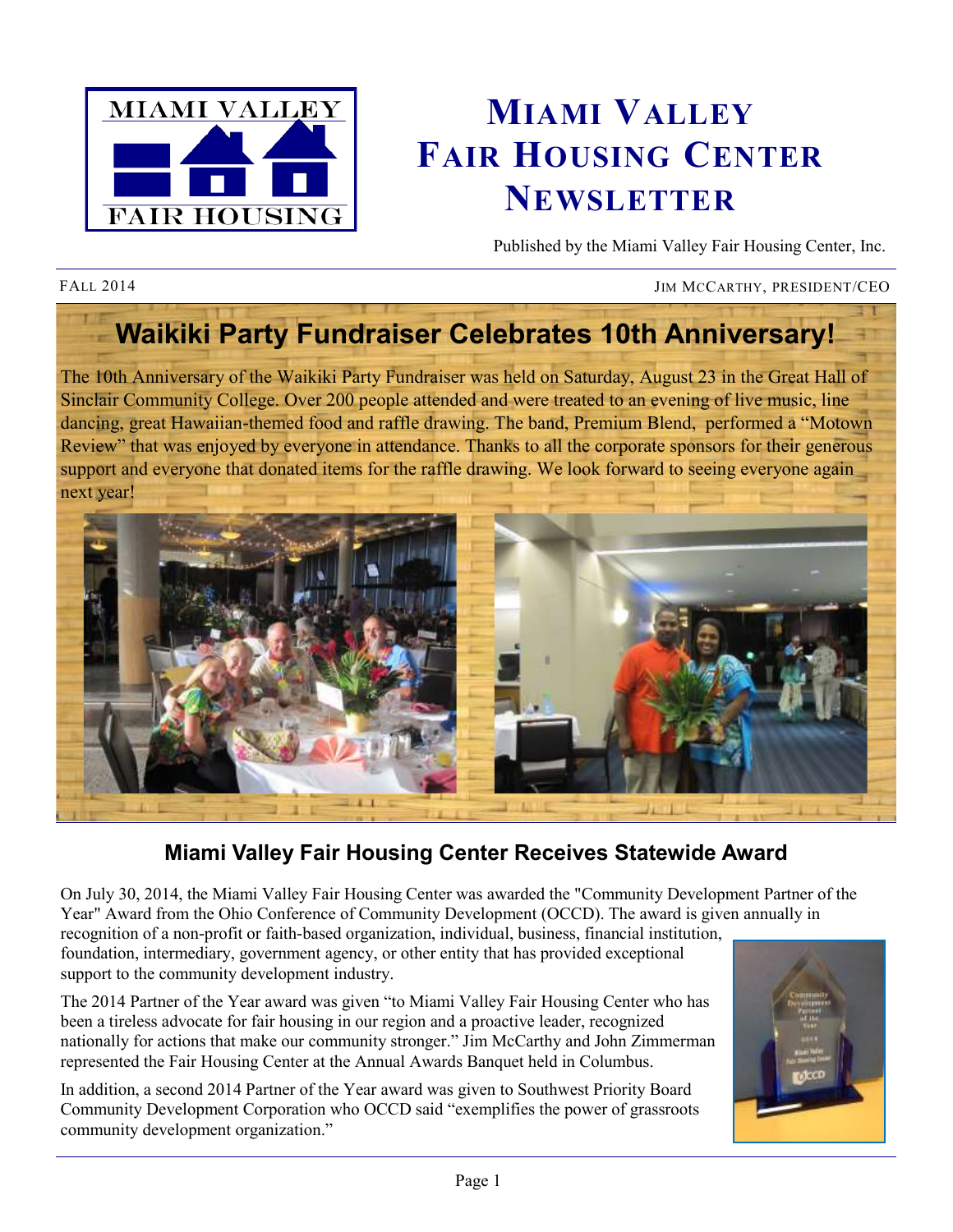#### **Banks and Fannie Mae vendors discriminate against communities of color by failing to maintain and market foreclosures**

The Miami Valley Fair Housing Center (MVFHC), the [National Fair Housing Alliance](http://www.nationalfairhousing.org) (NFHA), and 16 other NFHA member organizations announced the results of a major undercover investigation into the failure of banks and property preservation companies to maintain and market foreclosed homes in African American and Latino neighborhoods. The investigation of Real Estate Owned (REO) homes in 30 major metropolitan areas found disturbing incidents of discrimination in how these banks and Fannie Mae's preservation management companies fail to secure the doors and windows, mow lawns, fix gutters and downspouts, remove trash and provide other maintenance for REOs in African American and Latino neighborhoods, while providing these services for their REOs located in white neighborhoods.

A report detailing the findings of the investigation, "[ZIP Code Inequality: Discrimination by Banks in the Maintenance](http://mvfairhousing.com/pdfs/2014-08-27_NFHA_REO_report.PDF)  [of Foreclosed Homes in Neighborhoods of Color,](http://mvfairhousing.com/pdfs/2014-08-27_NFHA_REO_report.PDF)" was released September 3, 2014. It details the results of the investigation of more than 2,400 REO properties located in and around 30 major U.S. cities.

"This report and the investigative work behind it shows how these lenders and Fannie Mae continue to destabilize our communities of color, and why there continues to be a story of two economic recoveries—one for affluent, mostly white communities, and one for middle-class communities of color," said Jim McCarthy, MVFHC's President/CEO.

The Fair Housing Act makes it illegal to discriminate based on race, color, national origin, religion, sex, disability or familial status, as well as the race or national origin of residents of a neighborhood. This law applies to housing and housing-related activities, including the maintenance, appraisal, listing, marketing and selling of homes.

Visit [NFHA's website](http://nationalfairhousing.org/) for the full report.

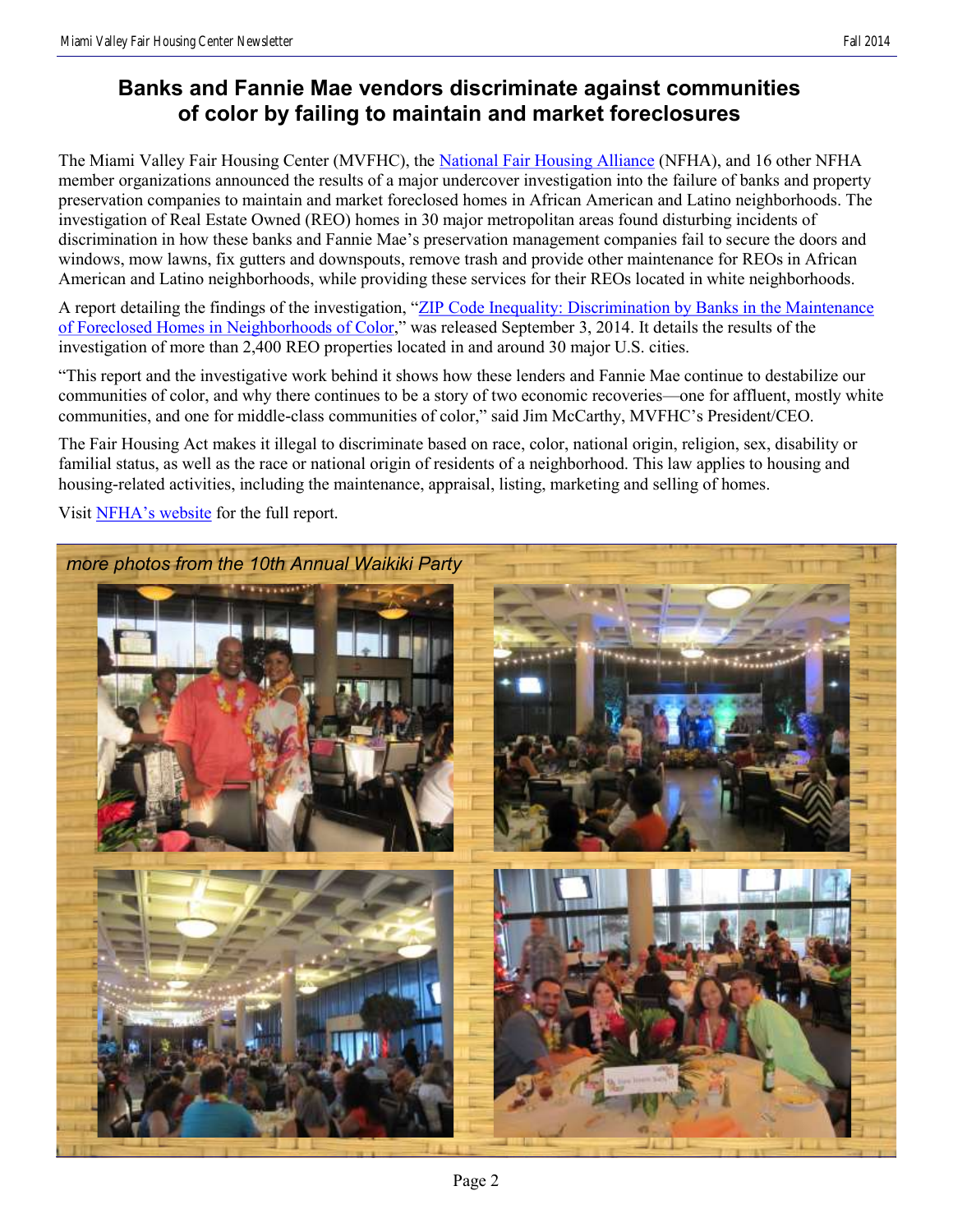#### **HUD confirms that SB 349 sets up conflict in state and federal law**

The Ohio Civil Rights Commission (OCRC) received confirmation from the U.S. Department of Housing and Urban Development (HUD) that the proposed Ohio Senate Bill 349 would throw Ohio law out of kilter with federal law and "jeopardize the [substantial equivalence](http://portal.hud.gov/hudportal/HUD?src=/program_offices/fair_housing_equal_opp/partners/FHAP/equivalency) of the Ohio [fair housing] act." The shift would force Ohio to forego \$1 million in federal funds for investigation and enforcement of discrimination cases, and it would require both landlords and tenants to use the more expensive and cumbersome federal channels to process discrimination complaints.

SB 349 was introduced by Sen. Seitz (R-Cincinnati) in

late June. It has not yet been assigned to a committee, though advocates are actively opposing it on the grounds that it "undermines civil rights and fair housing protections in Ohio," said Jim McCarthy, MVFHC's President/CEO.

"It's in the best interest of all of us to oppose legislation that would make it more difficult to challenge those who would discriminate on the basis of race, color, religion, sex, national origin, disability, age, ancestry, military status and/or familial status," McCarthy said. "Ohio doesn't need a law that turns back the clock on discrimination."

The bill would reduce the consequences of housing discrimination by lowering

and capping the punitive damages that guilty landlords would have to pay. It would discourage victims from filing a complaint by making them liable for the attorney's fees of the party they accuse of discrimination if there is not enough evidence to prove their case. Also, Ohio would lose crucial HUD funds to go after those who violate fair housing laws in Ohio.

Ohio and 37 other states have fair housing laws that are considered "substantially equivalent" to federal law. In her [letter to OCRC,](http://fight349.org/HUD_analysis_of_SB349.php) Lynn M. Grosso, Director of HUD's Office of Enforcement, noted that because the bill



*"Ohio doesn't need a law that turns back the clock on discrimination."*

*Jim McCarthy President/CEO*

conflicts with federal law on several important points, Ohio would lose that designation.

Grosso wrote: "Based on our general review, because SB 349 would exempt owners of single-family homes from prohibited acts, reduce the coverage of single family dwellings under the law, limit and cap the availability of damages and penalties in the administrative process, prohibit damage awards to fair housing agencies and deter aggrieved persons from filing discrimination complaints, enactment of SB 349 presents significant inconsistencies with federal requirements for substantial equivalency and will

jeopardize the continued participation and receipt of federal funding by the State through the Fair Housing Assistance Program."

"This bill is not just bad for tenants, it's bad for landlords too," said Bill Faith, executive director of the Coalition on Homelessness and Housing in Ohio. "If Ohio were to lose its substantial equivalency it would force the complaint process into the federal arena, where everything is more cumbersome and expensive. It'll make it harder on everyone."

Earlier this summer in [a letter to Sen.](http://fight349.org/OCRC_analysis_of_SB349.php)  [Seitz,](http://fight349.org/OCRC_analysis_of_SB349.php) OCRC sketched a dark image of housing reality under SB 349: "Touted

as a bill to amend damages and fees," OCRC wrote, "this legislation, if passed, would legally immunize small landlords, allowing them to tell potential renters or buyers, I am not going to [sell] or [rent] my home to you because you are: Black…female…Hispanic… blind…Jewish…a soldier…pregnant. We are certain this was not the drafters' intent, but it will undoubtedly be the impact."

For more information about how SB 349 would harm Ohioans, visit [Fight349.org.](http://fight349.org)